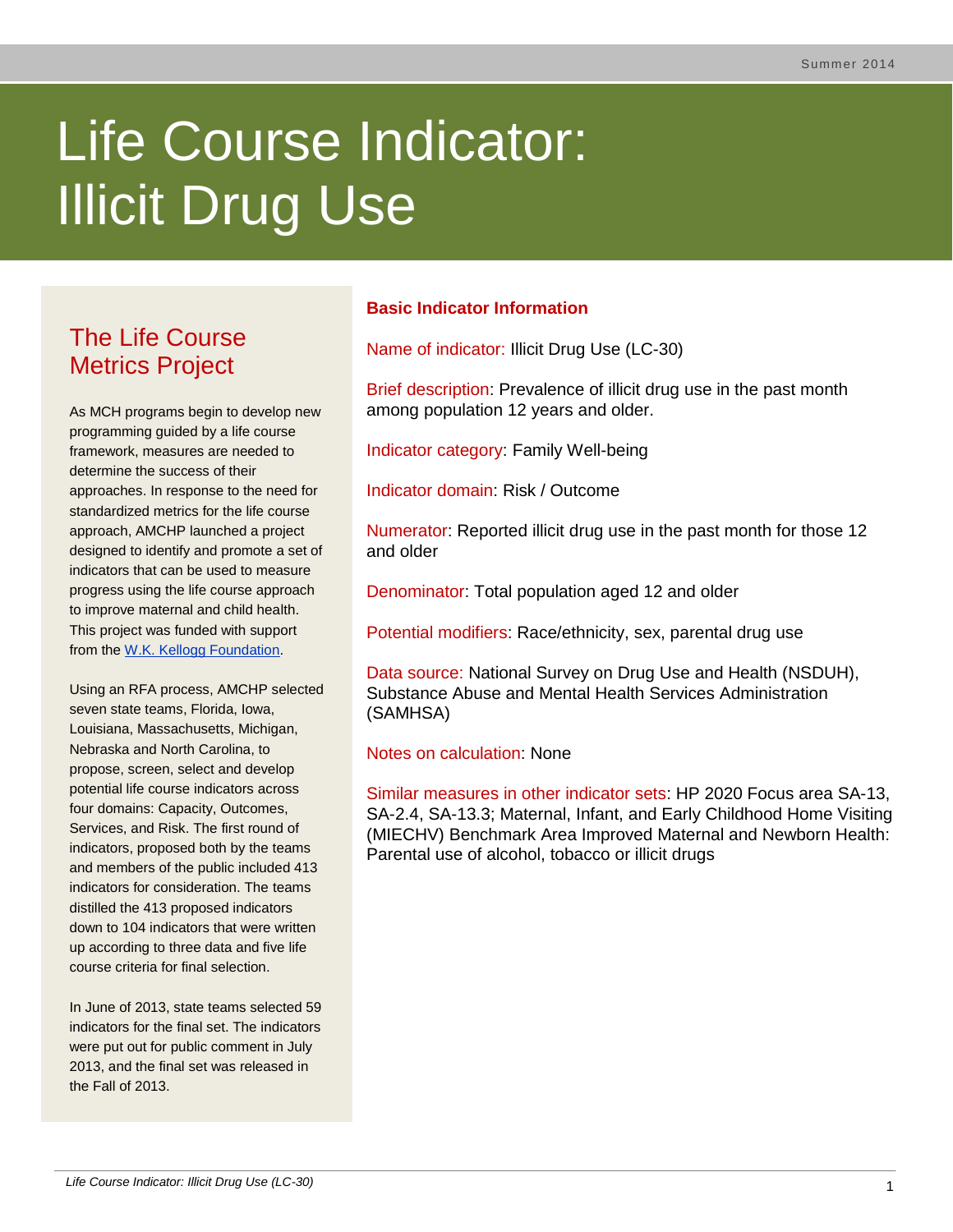# **Life Course Criteria**

#### *Introduction*

Although this indicator includes adults, the focus of the evidence presented here is on adolescence because illicit drug use among adolescents is associated with harmful behaviors that can lead to many negative short- and long-term health outcomes throughout an individual's life span. In addition, substance and illicit drug use in the United States places huge burdens on the health care, justice, education and social service systems [2]. Adolescence is a particularly concerning time for drug use, as the developing brain is more susceptible to addiction and risk-taking, impulsive behavior. Additionally, addictive substances physically alter an adolescent's brain structure and function faster and more intensely than that of an adult [3]. One of the most common, and most dangerous risky adolescent behaviors is using illicit drugs, which includes marijuana/hashish, cocaine (including crack), heroin, hallucinogens, inhalants, or psychotherapeutic medications not taken under a health provider's supervision [4].

According to the National Survey on Drug Use and Health (NSDUH), 2.2 million adolescents between the ages 12-17 were illicit drug users. Recent studies indicate that by the 12th grade, about half of adolescents have abused an illicit drug at least once. Furthermore, 90 percent of Americans with a substance abuse problem started smoking, drinking or using other drugs before age 18 [2,5]. Because of the large impact this indicator has on adolescent health in the short term and into adulthood, improvements in this area and prevention of adolescent illicit drug use have significant potential to improve the life course trajectory and long-term health throughout adulthood.

#### *Implications for equity*

Adolescent drug use is a concern in the United States. According to the Child Health USA 2011 report, 10 percent of adolescents aged 12 to 17 years reported illicit drug use in the past month, a significant increase from past years. According to the NSDUH (reporting a two-year average of data from 2010 and 2011), teenagers are the most likely age group to use illicit drugs while pregnant, with an estimated prevalence of 20.9 percent among pregnant teens aged 15 to 17 years. Further, based on NSDUH data from 2011, illicit drug use varies by age, with 3.3 percent of youth aged 12 to 13 years reporting drug use in the past month, compared to 9.2 percent of youth aged 14 to 15 years and 17.2 percent of youth aged 16 to 17 years. On average, the prevalence of illicit drug use among male adolescents is higher than among female adolescents. There is also variation by race/ethnicity, with rates ranging from 5.5 percent among non-Hispanic Asian youth to 14.6 percent among non-Hispanic American Indian/Alaska Native youth. Rates for non-Hispanic White, non-Hispanic Black, and Hispanic youth were 9.6 percent, 10.8 percent, and 11.4 percent, respectively.

Other factors shown to be associated with adolescent illicit drug use include family structure, such as parental educational attainment and parental substance use, and other social and environmental factors that include family and social networks, poverty and peer groups [6].

#### *Public health impact*

Illicit drug use during adolescence is a strong predictor of normative use of these substances in adulthood that can influence community and society at large. Further, adolescents who persistently use these substances are observed to have academic difficulties, mental health problems, lower social and peer relations and an increased involvement in criminal behaviors [7]. Use of any illicit drug among adolescents aged 12 to 17 years is associated with increased emergency visits because of unintentional injuries caused by drug overdose or illicit drug use [7].

Engaging in sexual behaviors that increase the risk of contracting sexually transmitted diseases (such as HIV and hepatitis) is associated with adolescent use of substances [8]. Though rates of AIDS diagnoses are currently relatively low among teenagers compared with most other age groups, this could be due to long latency period of the virus where many young adults with AIDS were actually infected with HIV as adolescents [7].

Economic and societal costs of adolescent drug use include an estimated \$14.4 billion in substance-related juvenile justice programs each year. Total costs to federal, state and local governments of substance use (including alcohol) are estimated at \$468 billion per year, and included costs associated with substance use-related accidents, diseases, crimes, child neglect and abuse, unplanned pregnancies, homelessness, unemployment, and other health conditions. The majority of these costs are driven by individuals who began substance use as adolescents [2]. Reducing the illicit drug use among adolescents age 12 to 17 years will reduce the burden of emergency visits, as well as reduce lifelong social and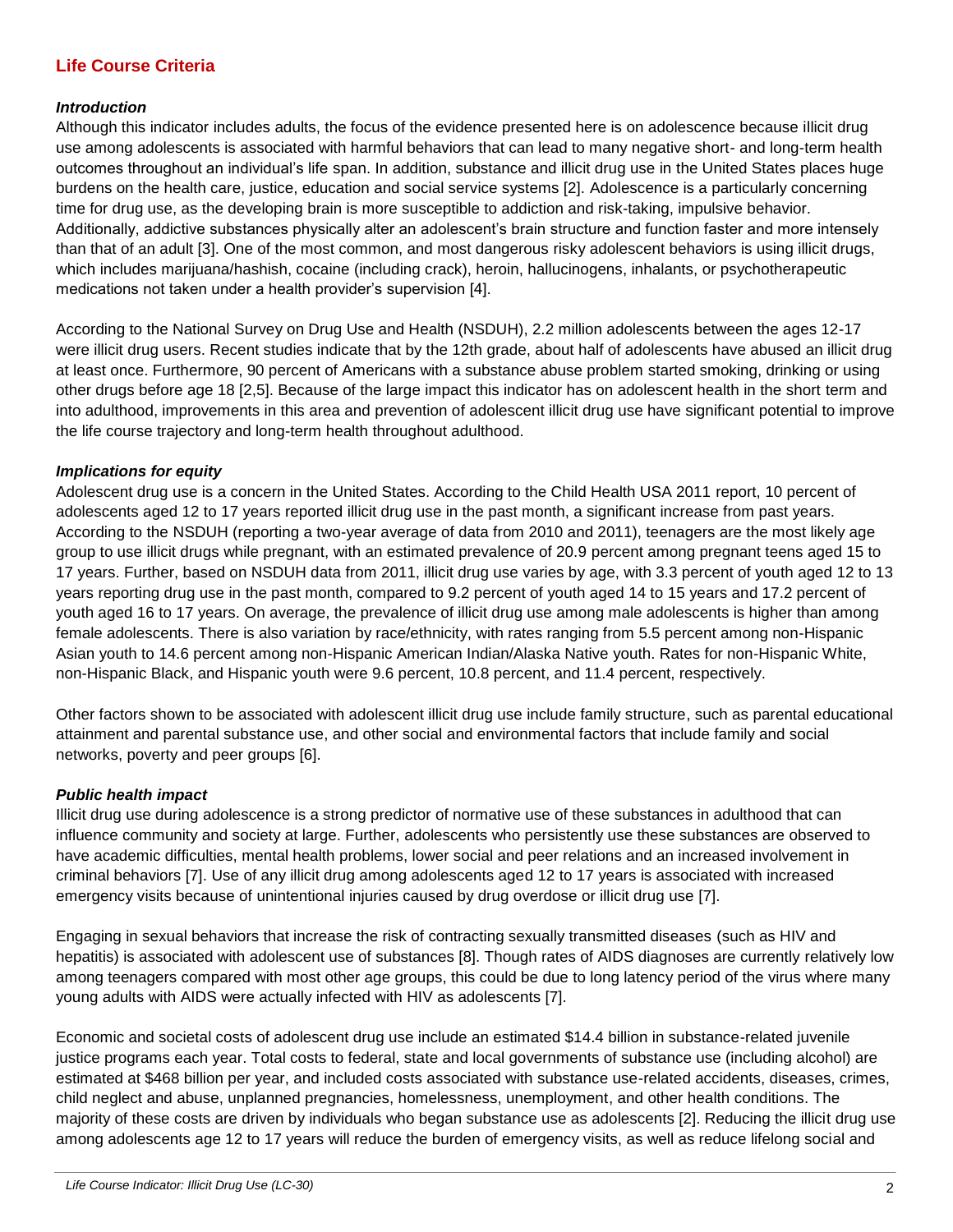economic costs. This includes reducing the familial and societal burden of supporting adolescents who are not selfsufficient, the additional burden on the medical system for long-term and lifelong care of such individuals, and the financial loss to the community due to crime connected with substance abuse [7].

#### *Leverage or realign resources*

Family-centered interventions are critical for improvement in this indicator. Well-integrated programs that address entire families and not only parents or adolescents alone are more successful in improving this indicator [9, 10]. Other factors in the social environment like peer pressure and community norms need to be addressed through community programs [9, 11]. Media campaigns can be successful to bring about social changes, and policy and regulations have been successful in restricting access to alcohol, tobacco, or other drugs. For example, the Partnership for a Drug-Free America's Above the Influence campaign has shown evidence in reducing initiation and use of illicit drugs in adolescents. Effectiveness of such campaigns is increased when combined with school-based prevention programs. School-based programs that focus on increasing protective factors, increasing awareness and education, and fostering life skills, have show significant effectiveness in reducing drug use among adolescents [15-17]. Similar programs that occur outside the classroom, such as in a community or after-school settings, also show effectiveness in decreasing drug use and promoting protective factors and positive peer-influences, especially when efforts are aligned [9,13]. There are several federal investments in research on understanding drug use and providing resources and grants for states and communities to reduce and prevent illicit drug use, such as through the National Institute on Drug Abuse and Substance Abuse and Mental Health Services Administration. Overall, when all of the interventions targeting changes in individual level behaviors are accompanied by community and policy level changes, greater impact on the use of alcohol or illicit drugs in adolescent is shown [12].

#### *Predict an individual's health and wellness and/or that of their offspring*

Adolescent illicit drug use is a leading cause of mortality and morbidity among this age group, particularly because it leads to accidental injuries. The leading causes of death among adolescents are unintentional injuries, homicide and suicide. While there is not exact data on the proportional of these death that are attributable to illicit drug use, research suggests that substance use or abuse is a key contributing factor to each of the leading causes [2]. Among adolescents aged 12 to 17 years, visits to hospital emergency rooms are correlated with the use of illicit drugs and resulting accidental injuries [7]. In addition, drug overdose increases the risk of other serious health problems by damaging the functionality of vital organs like the liver, kidneys and heart, and causing long-term disability in some instances. Adolescents who use illicit drugs are also more likely to engage in high risk sexual behaviors and are more likely to expose themselves to and contract sexually transmitted diseases, such as HIV and hepatitis [14]. While there is not explicit data to link illicit drug use and unintended pregnancies in adolescents, the more addictive substances an adolescent uses throughout his/her life decreases the likelihood of reporting condom use, and substance use is correlated with "doing more" sexual activity under the influence compared to planned activity while sober [2,14]. Further, adolescents who persistently use these substances are observed to have academic difficulties, mental health problems, poorer social and peer relations and increased involvement in criminal behaviors. A recent report stated that up to 67 percent of youth involved in the juvenile justice system have a substance use problem [9]. Thus, this indicator predicts the individual health of adolescents in the short and long term [12, 13].

### **Data Criteria**

#### *Data availability*

Data on adolescents using any illicit drugs during the past 30 days is captured through the administration of the NSDUH funded by SAMHSA, an agency of the U.S. Department of Health and Human Services (HHS). The NSDUH is a nationwide survey administered annually since 1971 and involves interviews with randomly selected individuals aged 12 and older across all 50 states in the United States and District of Columbia.

The indicator is based on whether the survey respondent used any illicit drug "within the past 30 days" as one of the response options. The NSDUH obtains information on nine categories of illicit drug use: marijuana, cocaine, heroin, hallucinogens, and inhalants, as well as the nonmedical use of prescription-type pain relievers, tranquilizers, stimulants, and sedatives. The NSDUH uses multistage area probability sampling for each of the 50 states and the District of Columbia and oversamples youth and young adults who represent three major age groups of 12 to 17 years, 18 to 25 years, and 26 years or older. The NSDUH data is available for download through the SAMHSA Substance Abuse and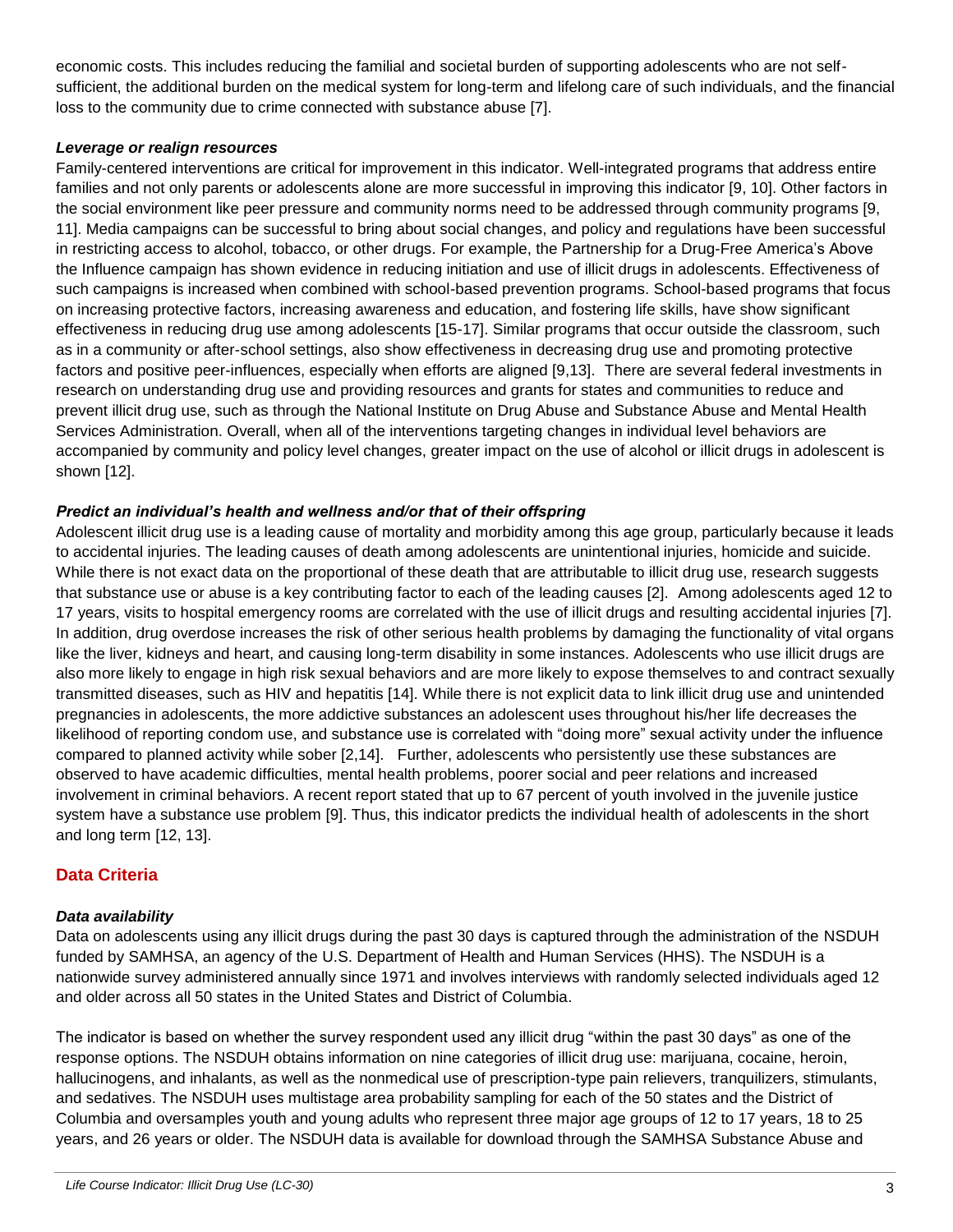Mental Health Data Archive (SAMHDA) [\(samhsa.gov/data/\)](http://www.samhsa.gov/data/) and is readily available to any MCH program in the country. This website provides links to the public-use data files as well as restricted-use data files that list information on use of some illicit drugs. The SAMHDA website also allows users to generate quick tables for the target age group of 12-17 years and allows for required variable searches across the different years of data.

#### *Data quality*

A reliability study was conducted for NSDUH in 2006 by the Office of Applied Studies of SAMHSA, based on a directive of the Office of Management and Budget to evaluate the quality of federally funded surveys. The reliability study was conducted on a subsample of the main study by administering a second interview in addition to the interview conducted for the main study. A total of 3,136 interviews were completed and they were done five to 15 days after the initial interview for the main study. The interview for the reliability study followed the same procedure for data collection as the main study. The study found perfect reliability for indicators that measure lifetime substance use, as well as substantial reliability for substance dependence and abuse indicators.

NSDUH is the primary source of statistical information on the use of illegal drugs by the U.S. population. Prior to 2002, the NSDUH was called the National Household Survey on Drug Abuse (NHSDA) with the first round of surveys being conducted in early 1970s with 3,000 respondents. As the data collected through this survey gained importance, the Office of National Drug Control Policy advocated for expansion of the sample in the early 1980s for tracking data about illicit drug use. Also, a series of studies were conducted to evaluate the survey methods and questionnaire that lead to the redesign of the survey in 1994. Following this redesign of the survey, SAMHSA pursued the use of a newly emerging data collection technology, audio computer-assisted self-interviewing (ACASI), simultaneously with new sampling design to produce state-level estimates from survey responses. Since this initial redesign, there has been routine evaluation of the survey methodology and periodic improvements of the survey design and implementation.

#### *Simplicity of indicator*

The indicator is widely used by many federal and state agencies and other organizations interested in the use of tobacco, alcohol, illicit drugs (including non-medical use of prescription drugs) and mental health in the United States. The indicator is used by HHS, Health Resources and Services Administration, and the Maternal and Child Health Bureau for their Child Health USA report [1]. The data for the indicator are readily available, and the numerator and denominator for this indicator are simple. Adolescent use of illicit drugs is a common focus area among professionals and communities and one that community members can understand.

Numerous government, national, and community groups use this indicator for advocacy or improving public health programs. The White House Office of National Drug Control Policy uses NSDUH data to track progress toward goals in the National Drug Control Strategy. SAMHSA prepares statistical reports on substance use patterns and trends and uses the data to identify populations and geographic areas with particular substance abuse problems so federal resources can be used efficiently for prevention and treatment programs. The Partnership for a Drug-Free America uses NSDUH data to design media advertising campaigns for the prevention of substance use and abuse. Based on the trends and patterns of substance use evident in the data, the National Institute on Drug Abuse develops research programs targeted toward populations and types of drug use problems where the need is greatest. University-based researchers use NSDUH data to conduct research on important substance use issues, such as the risk and protective factors associated with substance use, personal and societal consequences of substance use, and the impact of policy decisions for dealing with the substance abuse problem. Substance abuse agencies at the state and local levels use NSDUH data to assess the potential need for treatment services and to design programs that fit the needs of populations served. State and local health departments use NSDUH data to assess area substance use problems and to develop appropriate funding strategies and prevention measures. The U.S. Department of Education uses the data to inform drug use prevention and education programs and provide educational materials for teachers and administrators. The U.S. Department of Transportation uses NSDUH data on driving after alcohol and illicit drug use to develop prevention programs and materials on impaired driving.

# **References**

[1] U.S. Department of Health and Human Services, Health Resources and Services Administration, Maternal and Child Health Bureau. *Child Health USA 2011*. Rockville, Maryland: U.S. Department of Health and Human Services, 2011.